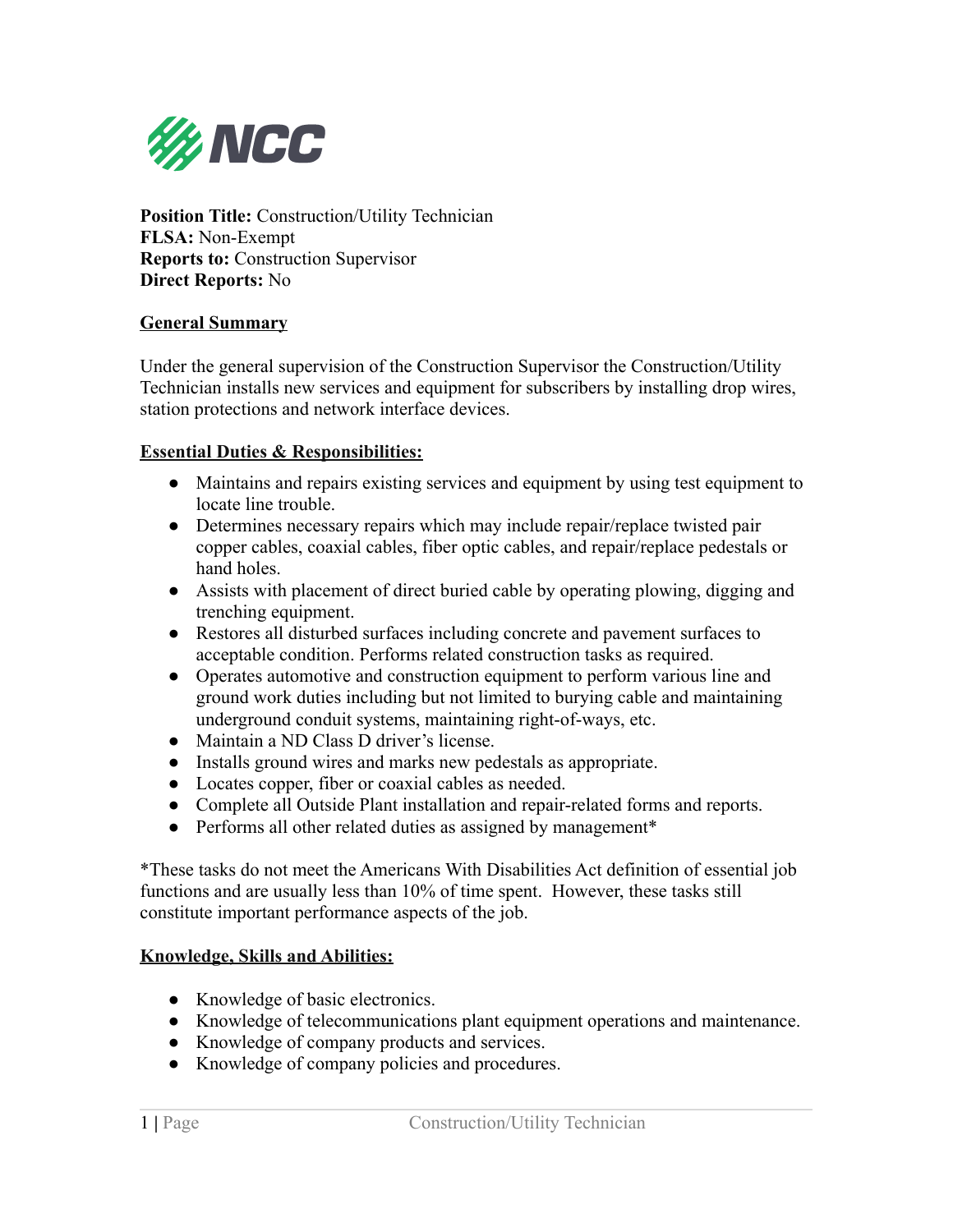- Skill in operating service equipment including various hand tools and testing equipment.
- Skill in operating various vehicles and construction equipment.
- Skill in reading cable records, staking sheets, specifications, and circuit diagrams.
- Ability to communicate with co-workers and various business contacts in a professional and courteous manner.
- Ability to read and interpret documents such as maps, staking sheets, and operating and maintenance instruction manuals.
- Ability to pay close attention to detail.
- Ability to work independently and make sound technical decisions using information at hand. Ability to effectively function as a team player.

# **Education/Experience:**

High School diploma or equivalent is preferred. Also two degree in electronics is desired as well as experience in Outside Plant maintenance or installation.

## **Physical Requirements**

|                                            | $0 - 24%$ | $25 - 49%$ | $50-74%$ | 75-100% |
|--------------------------------------------|-----------|------------|----------|---------|
| Seeing: Must be able to read               |           |            |          | X       |
| computer screen and various reports.       |           |            |          |         |
| <b>Hearing:</b> Must be able to hear well  |           |            |          | X       |
| enough to communicate with                 |           |            |          |         |
| employees                                  |           |            |          |         |
| and industry contacts.                     |           |            |          |         |
| <b>Standing/Walking</b>                    |           |            |          | X       |
| <b>Climbing/Stooping/Kneeling</b>          |           |            | X        |         |
| Lifting/Pulling/Pushing                    |           |            | X        |         |
| <b>Fingering/Grasping/Feeling:</b> Must be |           |            |          |         |
| able to write, type, and use phone         |           |            |          | X       |
| system.                                    |           |            |          |         |